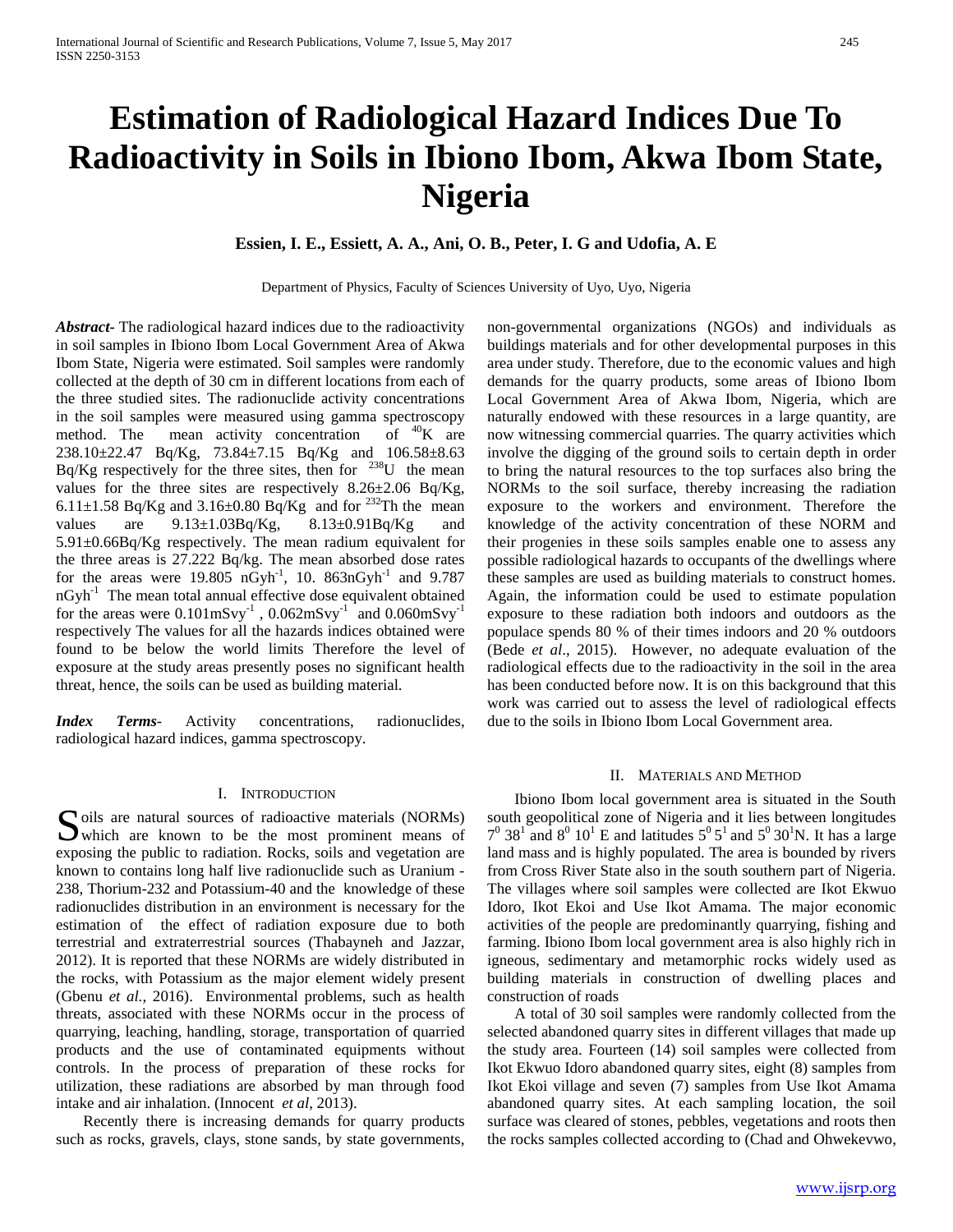2012) were sealed in a well labeled polythene bags and taken to National Institute of Radiation Protection and Research (NIRPR), Nigerian Nuclear Regulatory agency (NNRA), University of Ibadan, Nigeria for analysis.

 The collected soil samples were first dried and then crushed, grounded and passed through a sieve of 1.0mm mesh size. The fine-grained powder of each sample obtained were dried in an oven to about  $110^0$  C for 2 hours to ensure total removal of moisture and 300g of each dried prepared sample was sealed in a cylindrical plastic container and properly labeled for easy identification. The prepared samples were stored for a period of 30 days to ensure secular radioactivity equilibrium between  $^{226}$ Ra and its short lived progeny (EL-Arabic, 2005). In the laboratory, the activity concentrations of uranium–238, thorium–232 and potassium–40 were determined using gamma spectrometer coupled to NaI(TI) detector. The data acquisition and analysis of gamma spectra were made possible by a computer base multichannel analyzer maestro program and the radionuclide activity concentration per unit mass (c) was calculated using equation (1) (Essien and Akpan 2016)

$$
c = \frac{N}{\xi t \gamma M}
$$

Where M is the mass of the samples measured in Kg,  $\zeta$  the detector energy dependent efficiency, t is the counting live time (s),  $\gamma$  is the gamma ray yield per disintegration of the nuclides and N is the net peak area of the nuclide.

## **111 Radiological hazard indices**

 The radiological hazard indices considered for this work are radium equivalent activity, radioactivity level index, absorbed dose rate, annual effective dose equivalent, external and internal hazard indices as well as the excess lifetime cancer risk.

## **Radium Equivalent Activity**

 The radium equivalent activity, *Raeq* is used to compare the specific activities of material containing different quantities of  $\int^{238} U \, dx$ ,  $\int^{232} Th$  and  $\int^{40} K$ . The values of  $R_{\text{a}eq}$  could be obtained from (Bede *et, al.,* 2015)

$$
R_{aeq} \qquad (BqKg^{-1}) = C_u + 1.43C_{Th} + 0.077C_K
$$

where  $C_u$ ,  $C_{Th}$  and  $C_K$  are the average activity concentrations of  $^{238}U$ ,  $^{232}Th$  and  $^{40}K$  respectively. In calculating Ra<sub>eq</sub> values, the average activity concentration of 370Bq/kg,<br>259Bq/Kg and 4810Bq/kg used for  $^{238}$ U,  $^{232}$ Th and  $^{40}$ K  $259Bq/Kg$  and  $4810Bq/kg$  used for

radionuclide, respectively, were assumed

to produce the same gamma dose rate (EL-Taher *et al,* 2004).

## **Absorbed Dose Rate in Air**

 The effects of gamma radiation, emanating from radioactive sources in the environment, are usually given in terms of the total gamma radiation absorbed dose rate in air,  $D\gamma$  and is calculated from the measured activity concentrations of  $^{238}$ U,  $^{232}$ Th and  $^{40}$ K radionuclides as

proposed by UNSCEAR (Bede *et, al.*, 2015).

$$
D_{\gamma}(nGyh^{-1}) = 0.427C_u + 0.662C_{Th} + 0.043C_K
$$

## **Annual Effective Dose Equivalent**

The annual effective dose equivalent (AEDE) received by individuals are generally obtained from the calculated values of Dy by applying the conversion factor of  $0.7SvGy^{-1}$  and the occupancy factors of 0.2 and 0.8 for outdoors and indoors effective doses, respectively (UNSCEAR, 2000). The annual effective dose outdoor (AEDE outdoor ), the annual effective dose indoor , (AEDE indoor ) and the total annual effective dose (AEDE total), are obtained using the following relations.

$$
AEDEoutdoor(mSvyr^{-1}) = D_{\gamma}(nGyh^{-1}) \times 24h \times 365.25 days \times 0.2 \times 0.7SvGy^{-1} \times 10^{-6}
$$
  
4

$$
AEDEindoor(mSvyr^{-1}) = D_{\gamma}(nGyh^{-1}) \times 24h \times 365.25 days \times 0.8 \times 0.75vGy^{-1} \times 10^{-6}
$$
  
5

 The total annual effective dose equivalent could be obtained from (Gbenu et al 2015)

$$
AEDEtotal(mSvyr^{-1}) = 5AEDEoutdoor
$$

7

#### **External and internal hazards indices**

The external radiation hazard index,  $H_{ext}$ , corresponding to <sup>238</sup>U, <sup>232</sup>Th and <sup>40</sup>K natural radionuclides are calculated using the relation below

$$
H_{ext} = \frac{C_K}{4810} + \frac{C_{TH}}{259} + \frac{C_U}{370}
$$

The internal hazard index for <sup>238</sup>U, <sup>232</sup>Th and <sup>40</sup>K are obtained using the equation

$$
H_{in} = \frac{C_K}{4810} + \frac{C_{TH}}{259} + \frac{C_U}{185}
$$

where  $C_{U}$ ,  $C_{Th}$  and  $C_{K}$  are the activity concentrations of <sup>238</sup>U, <sup>232</sup>Th and <sup>40</sup>K respectively and the numbers in the numerators of equations 5 and 6 are their respective conversion factors (Bede et al 2015). In comparison to equation 6, we can have equation 9.

$$
H_{total} = H_{ext} + H_{in}
$$

 The value for the external and internal hazard indices must be less than unity for the radiation hazard to be considered negligible (Beretka and Mathew, 1985). Similarly for radiological safety the value for  $H_{total}$  also must be less than unity

#### **Radioactivity Level Index**

The radioactivity level index, I $\gamma$  is usually employed to evaluate the hazardous level of radionuclides in the human body when exposed to an amount of external annual effective doses of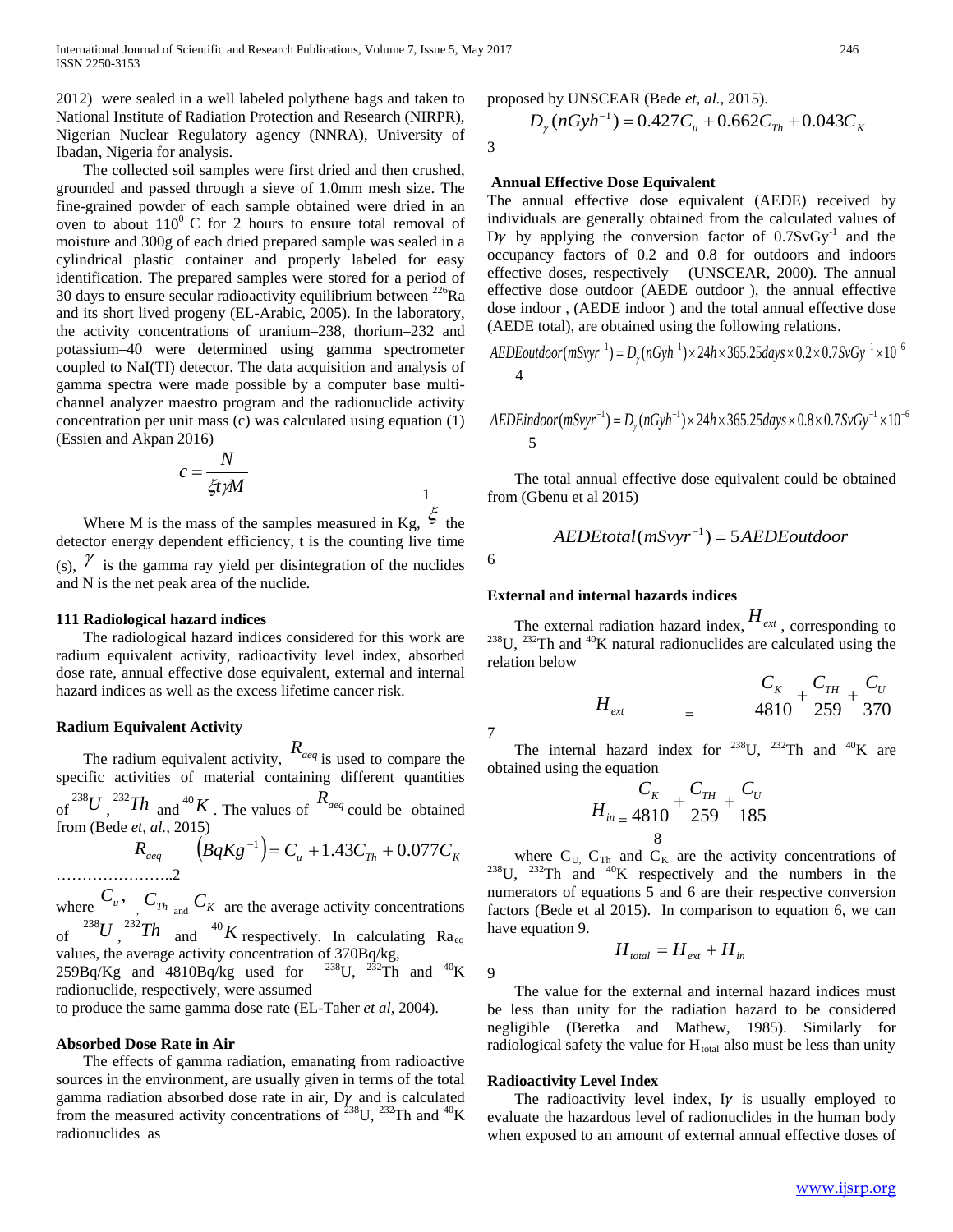gamma-radiations decayed from these radioactive nuclides in soil

and values of  $I_{\gamma}$  can be obtained using relation below

$$
I\gamma_{=} \qquad \frac{C_{K}}{1500} + \frac{C_{TH}}{100} + \frac{C_{U}}{150}
$$

where  $C_{u}$ ,  $C_{Th}$  and  $C_{k}$  are the activity concentrations of uranium, thorium and potassium respectively. The calculated values of I $\gamma$  must be less than unity for the soil environment to be free from radiological health hazards.

## **Excess Lifetime Cancer Risk**

 The excess lifetime cancer risk (ELCR) values are calculated using the given equation

$$
ELCR = AEDEtotal \times D_L \times R_F
$$

where  $D_L$  is the duration of life (taken approximately as 70 years),  $R_F$  is the risk factor  $(Sv^{-1})$ , which reflects the fatal cancer risk per Sievert. For stochastic effects, a value of 0.05 for the public is recommended, (Taskin, *et al,* 2009).

## III. RESULTS

The activity concentration of the three  $(^{40}K~^{238}U$  and  $^{232}Th)$ natural radionuclides in the soils in study areas are presented in Tables 1, 2 and 3

| Sample<br>Point | $K-40$ (Bq/ $Kg$ ) | $U-238$ (Bq/Kg)  | Th-232 (Bq/Kg)   |
|-----------------|--------------------|------------------|------------------|
| 1               | $108.33 \pm 10.36$ | $7.63 \pm 1.78$  | $5.29 \pm 0.59$  |
| $\overline{2}$  | $207.24 \pm 19.39$ | $5.29 \pm 1.50$  | $7.23 \pm 0.88$  |
| 3               | 205.36±21.39       | $8.60 \pm 2.29$  | $7.64 \pm 0.87$  |
| 4               | $171.92 \pm 16.60$ | $8.14 \pm 1.92$  | $8.46 \pm 0.95$  |
| 5               | $579.81 + 49.84$   | $7.93 \pm 2.17$  | $13.82 \pm 1.64$ |
| 6               | $300.03 \pm 29.22$ | $12.18 + 2.87$   | $11.28 \pm 1.27$ |
| 7               | $219.02 \pm 20.40$ | $15.08 \pm 3.57$ | $10.88 \pm 1.22$ |
| 8               | 127.17±12.03       | $5.53 \pm 1.51$  | $9.18 \pm 0.99$  |
| 9               | $249.64 \pm 23.09$ | <b>BDL</b>       | $4.05 \pm 0.48$  |
| 10              | $119.64 \pm 11.96$ | $3.13 \pm 0.80$  | $8.95 \pm 0.97$  |
| 11              | $386.70 \pm 36.03$ | $14.37 + 3.46$   | $12.50 \pm 1.37$ |
| 12              | 211.48±20.11       | $11.09 \pm 2.71$ | $9.27 \pm 1.02$  |
| 13              | $306.63 \pm 28.64$ | $11.30 + 2.74$   | $10.88 \pm 1.21$ |
| 14              | $140.36 \pm 15.56$ | $5.35 \pm 1.49$  | $8.32 \pm 0.92$  |
| Mean            | $238.10 + 22.47$   | $8.26 \pm 2.06$  | $9.13 \pm 1.03$  |

## **Table 1: Activity concentrations of 40k, 238U and 232Th in the soil at the study sites at Ikot Ekwuo Idoro**

| Sample                      | $K-40$ (Bq/ $Kg$ ) | $U-238$ (Bq/Kg)  | $Th-232$         |
|-----------------------------|--------------------|------------------|------------------|
| Point                       |                    |                  | (Bq/Kg)          |
|                             | $67.34 \pm 6.83$   | $4.19 \pm 1.13$  | $10.67 \pm 1.22$ |
| $\mathcal{D}_{\mathcal{A}}$ | $89.96 \pm 8.18$   | $9.11 \pm 2.11$  | $6.10\pm0.68$    |
| 3                           | $78.66 \pm 7.77$   | $9.36 \pm 2.70$  | $6.63 \pm 0.75$  |
| 4                           | $35.80 \pm 3.54$   | $11.09 \pm 2.78$ | $10.65 \pm 1.20$ |
| 5                           | $26.85 \pm 2.82$   | $6.26 \pm 1.32$  | $4.18 \pm 0.50$  |
| 6                           | $68.77 \pm 6.38$   | $1.03 \pm 0.28$  | $7.24 \pm 0.81$  |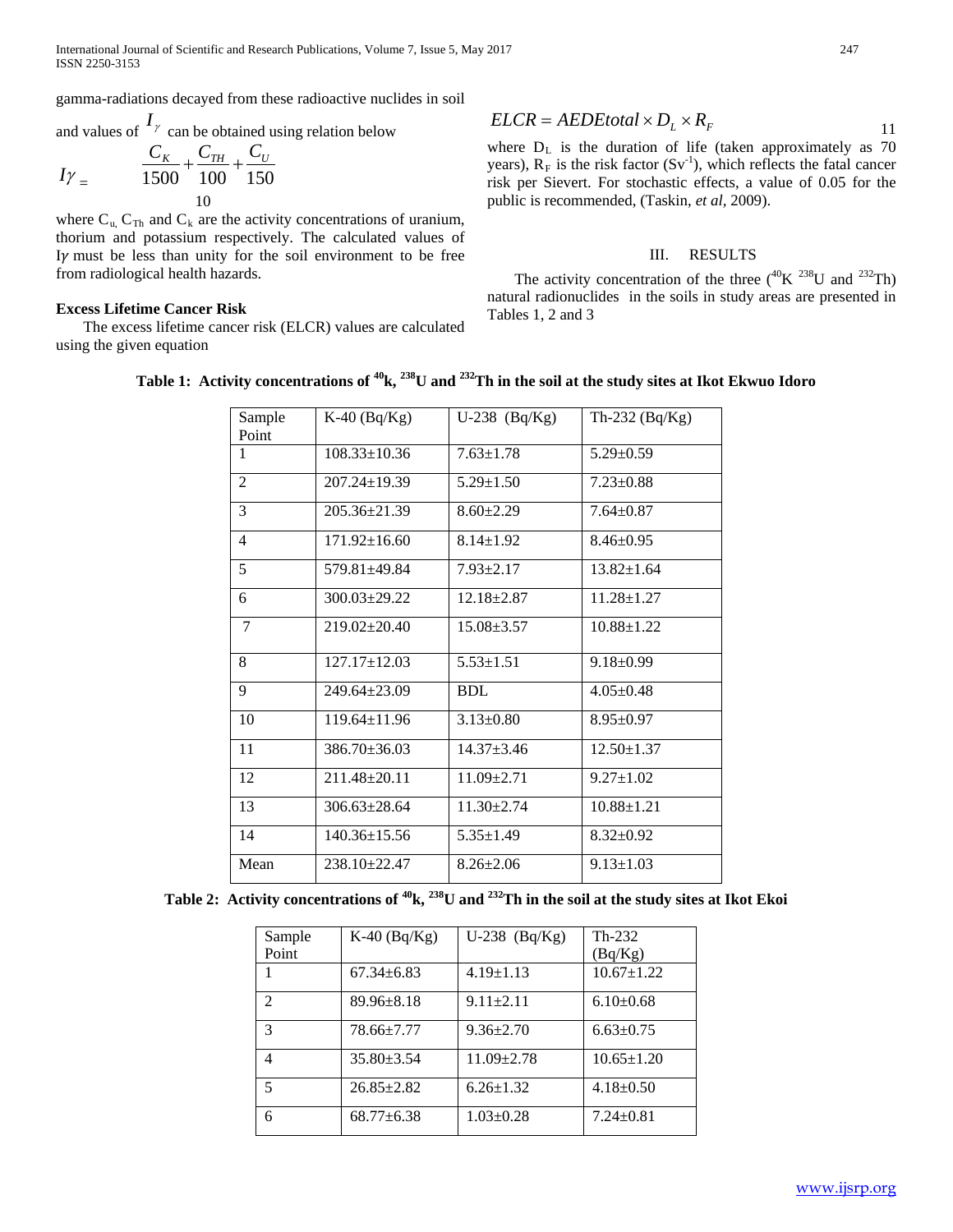|      | $180.40 \pm 18.85$ | $3.31 \pm 0.94$ | $10.35 \pm 1.12$ |
|------|--------------------|-----------------|------------------|
|      | $43.33 + 4.39$     | $4.56 \pm 1.40$ | $9.18 \pm 0.99$  |
| Mean | $73.84 + 7.35$     | $6.11 \pm 1.58$ | $8.13 \pm 0.91$  |

| Sample         | $K-40$ (Bq/ $Kg$ ) | $U-238$ (Bq/Kg) | $Th-232$        |
|----------------|--------------------|-----------------|-----------------|
| Point          |                    |                 | (Bq/Kg)         |
| 1              | $26.85 \pm 2.58$   | $6.68 \pm 1.77$ | $4.36 \pm 0.50$ |
| $\mathfrak{D}$ | $218.55 \pm 19.74$ | $3.04 \pm 0.80$ | $7.39 \pm 0.79$ |
| 3              | $113.51 \pm 10.72$ | $5.83 \pm 1.40$ | $6.64 \pm 0.75$ |
| 4              | $15.54 \pm 1.42$   | $4.67 \pm 1.27$ | $5.79 \pm 0.64$ |
| 5              | $150.72 \pm 14.75$ | <b>BDL</b>      | $5.31 \pm 0.59$ |
| 6              | $98.91 \pm 0.63$   | $1.91 \pm 0.35$ | $4.39 \pm 0.50$ |
| 7              | $121.99 \pm 10.58$ | <b>BDL</b>      | $7.67 \pm 0.84$ |
| Mean           | $106.58 \pm 8.63$  | $3.16 \pm 0.80$ | $5.94 \pm 0.66$ |

## **Table 3: Activity concentrations of 40k, 238U and 232Th in the soil at the study sites at Use Ikot Amama**

## IV. DISCUSSION

#### **Radionuclides activity concentration in the soils samples**

Tables 1, 2 and 3 show that activity concentration of  ${}^{40}$ K are  $108.33 \pm 10.36$  Bq/Kg to  $579.81 \pm 49.84$  Bq/Kg with mean of 238.10±22.47 Bq/Kg for Ikot Ekwuo Idoro, (26.85±2.82 to 180.40±18.85)Bq/Kg with mean of 73.84±7.15 Bq/Kg for Ikot Ekoi and  $(15.54 \pm 1.42 \text{ to } 218.55 \pm 19.74)$  Bg/Kg with mean of 106.58±8.63 Bq/Kg for Use Ikot Amama respectively, then for <sup>238</sup>U the range (mean) for the three sites are respectively BDL-15.08±3.57Bq/Kg (8.26±2.06 Bq/Kg), 1.03±0.28- 11.09±2.78  $Bq/Kg(6.11\pm1.58 \qquad Bq/Kg)$  and  $BDL-11.10\pm2.78Bq/Kg$  $(3.16\pm0.80)$  Bq/Kg) and for <sup>232</sup>Th the values obtained are 4.05±0.48- 13.82±1.66Bq/Kg with mean value of 9.13 $\pm$ 1.03Bq/Kg, (4.18 $\pm$ 0.50 – 10.67 $\pm$ 1.22)Bq/Kg with mean 8.13 $\pm$ 0.91Bq/Kg and (4.36 $\pm$ 0.50 – 7.67 $\pm$ 0.84)Bq/Kg with mean

of 5.91±0.66Bq/Kg respectively. These radioactivity concentration values obtained in these quarry sites are below the world average value of 400 Bq/kg for  $^{40}$ k, 35Bq/kg for  $^{238}$ U and 30Bq/kg for 232Th (UNSCEAR, 2000), except in a one sample point at Ikot Ekwuo Idoro that the maximum value for K-40 is higher than the world value.

 It could be observed from Fig.1 that the mean activity concentration of  ${}^{40}K$  is the highest for all the studied sites making  ${}^{40}K$  the dominant radionuclide in the study areas. This result agrees with the previous study elswhere within the South South zone of Nigeria (Iwetan, *et al* 2015, Bede *et al* 2015). There is a low activity concentration of  $^{238}$ U in soils in all the studied areas while the activity concentration in some areas were below detection limit (BDL).

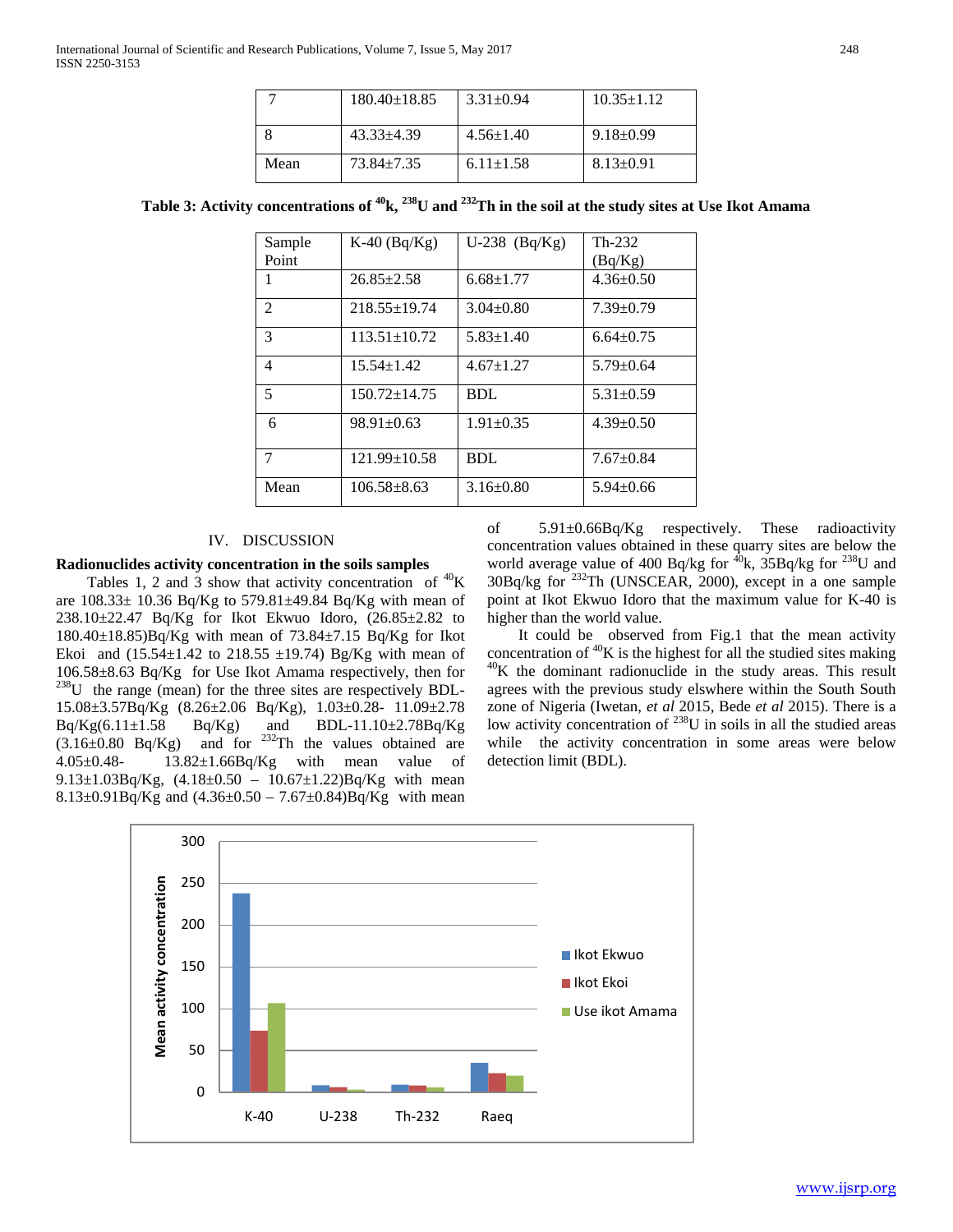## Fig. 1.0. Mean activity concentration of the radionuclides

## **Radiological Hazard Indices in Soils of the Studied Areas**

 In Tables 4, 5 and 6 it is observed that the radium equivalent varies from 23.536Bq/kg to 64.673 Bq/kg with a mean of 39.089 Bq/kg for Ikot Ekwuo Idoro, 12.303Bq/kg to 27.554Bq/kg with a mean of 22.750Bq/kg for Ikot Ekoi and 14.982 Bq/Kg to 30.436 Bq/Kg with a mean value of 19.828 Bq/Kg for Use Ikot Amama. These values are below the world standard of 370Bq/kg for radium equivalent.

## **Table 4 Calculated radiological hazards indices for the soils in Ikot Ekwuo Idoro**

| Sample         | $Ra_{eq}$ | <b>ADR</b> | $H_{ext}$ | $H_{in}$ | $I\gamma$ | Total<br><b>AEDE</b> | ECLR $x 10^{-3}$ |
|----------------|-----------|------------|-----------|----------|-----------|----------------------|------------------|
| Point          | (Bq/kg)   | (nGy/h)    |           |          |           | (mSv/yr)             |                  |
|                | 23.536    | 11.418     | 0.066     | 0.084    | 0.176     | 0.070                | 0.049            |
| $\overline{2}$ | 31.586    | 15.956     | 0.086     | 0.099    | 0.246     | 0.108                | 0.070            |
| 3              | 35.338    | 17.560     | 0.095     | 0.119    | 0.271     | 0.101                | 0.077            |
| $\overline{4}$ | 33.476    | 16.469     | 0.090     | 0.112    | 0.254     | 0.230                | 0.070            |
| 5              | 64.673    | 37.467     | 0.195     | 0.217    | 0.578     | 0.157                | 0.161            |
| 6              | 51.413    | 25.569     | 0.139     | 0.172    | 0.394     | 0.141                | 0.109            |
| 7              | 47.443    | 23.046     | 0.128     | 0.169    | 0.355     | 0.134                | 0.098            |
| 8              | 28.449    | 13.907     | 0.077     | 0.092    | 0.213     | 0.085                | 0.060            |
| 9              | 25.014    | 13.416     | 0.068     | 0.068    | 0.207     | 0.082                | 0.060            |
| 10             | 25.141    | 12.406     | 0.068     | 0.076    | 0.190     | 0.076                | 0.053            |
| 11             | 62.021    | 31.039     | 0.168     | 0.206    | 0.479     | 0.085                | 0.133            |
| 12             | 40.630    | 19.966     | 0.109     | 0.140    | 0.308     | 0.043                | 0.088            |
| 13             | 50.469    | 25.213     | 0.136     | 0.167    | 0.389     | 0.067                | 0.109            |
| 14             | 28.055    | 13.828     | 0.076     | 0.090    | 0.212     | 0.038                | 0.060            |
| Mean           | 39.089    | 19.805     | 0.107     | 0.118    | 0.305     | 0.101                | 0.086            |

## **Table 5 Calculated radiological hazards indices for the soils in Ikot Ekoi**

| Sample         | $Ra_{eq}$ | <b>ADR</b> | $H_{ext}$ | $H_{in}$ | Iγ    | <b>AEDE</b><br>Total | ECLR $x 10^{-3}$ |
|----------------|-----------|------------|-----------|----------|-------|----------------------|------------------|
| Point          | (Bq/kg)   | (nGy/h)    |           |          |       | (mSv/yr)             |                  |
|                | 24.633    | 11.748     | 0.067     | 0.078    | 0.180 | 0.072                | 0.049            |
| 2              | 24.760    | 11.796     | 0.067     | 0.092    | 0.182 | 0.072                | 0.053            |
| 3              | 24.898    | 11.768     | 0.067     | 0.093    | 0.181 | 0.072                | 0.049            |
| $\overline{4}$ | 21.598    | 9.925      | 0.058     | 0.084    | 0.153 | 0.069                | 0.042            |
|                | 23.557    | 10.878     | 0.064     | 0.081    | 0.166 | 0.067                | 0.046            |
| 6              | 12.303    | 6.164      | 0.033     | 0.036    | 0.095 | 0.038                | 0.028            |
| 7              | 27.554    | 13.963     | 0.074     | 0.083    | 0.215 | 0.076                | 0.060            |
| 8              | 22.697    | 10.662     | 0.061     | 0.074    | 0.163 | 0.065                | 0.046            |
| Mean           | 22.750    | 10.863     | 0.061     | 0.078    | 0.167 | 0.062                | 0.047            |

## **Table 6 Calculated radiological hazards indices for the soils in Use Ikot Amama**

| Sample         | $Ra_{eq}$ | <b>ADR</b> | $H_{ext}$ | $H_{in}$ | $I\gamma$ | <b>AEDE</b><br>Total | ECLR $x 10^{-3}$ |
|----------------|-----------|------------|-----------|----------|-----------|----------------------|------------------|
| Point          | (Bq/kg)   | (nGy/h)    |           |          |           | (mSv/yr)             |                  |
|                | 14.982    | 6.895      | 0.041     | 0.059    | 0.106     | 0.042                | 0.032            |
| 2              | 30.436    | 15.588     | 0.082     | 0.090    | 0.240     | 0.096                | 0.067            |
| 3              | 20.848    | 10.277     | 0.056     | 0.072    | 0.158     | 0.063                | 0.046            |
| $\overline{4}$ | 15.162    | 6.965      | 0.041     | 0.054    | 0.107     | 0.043                | 0.032            |
|                | 19.885    | 10.314     | 0.054     | 0.054    | 0.158     | 0.063                | 0.046            |
| 6              | 17.119    | 8.584      | 0.046     | 0.051    | 0.132     | 0.053                | 0.039            |
| 7              | 20.361    | 10.201     | 0.055     | 0.055    | 0.158     | 0.063                | 0.046            |
| Mean           | 19.828    | 9.787      | 0.054     | 0.062    | 0.151     | 0.060                | 0.044            |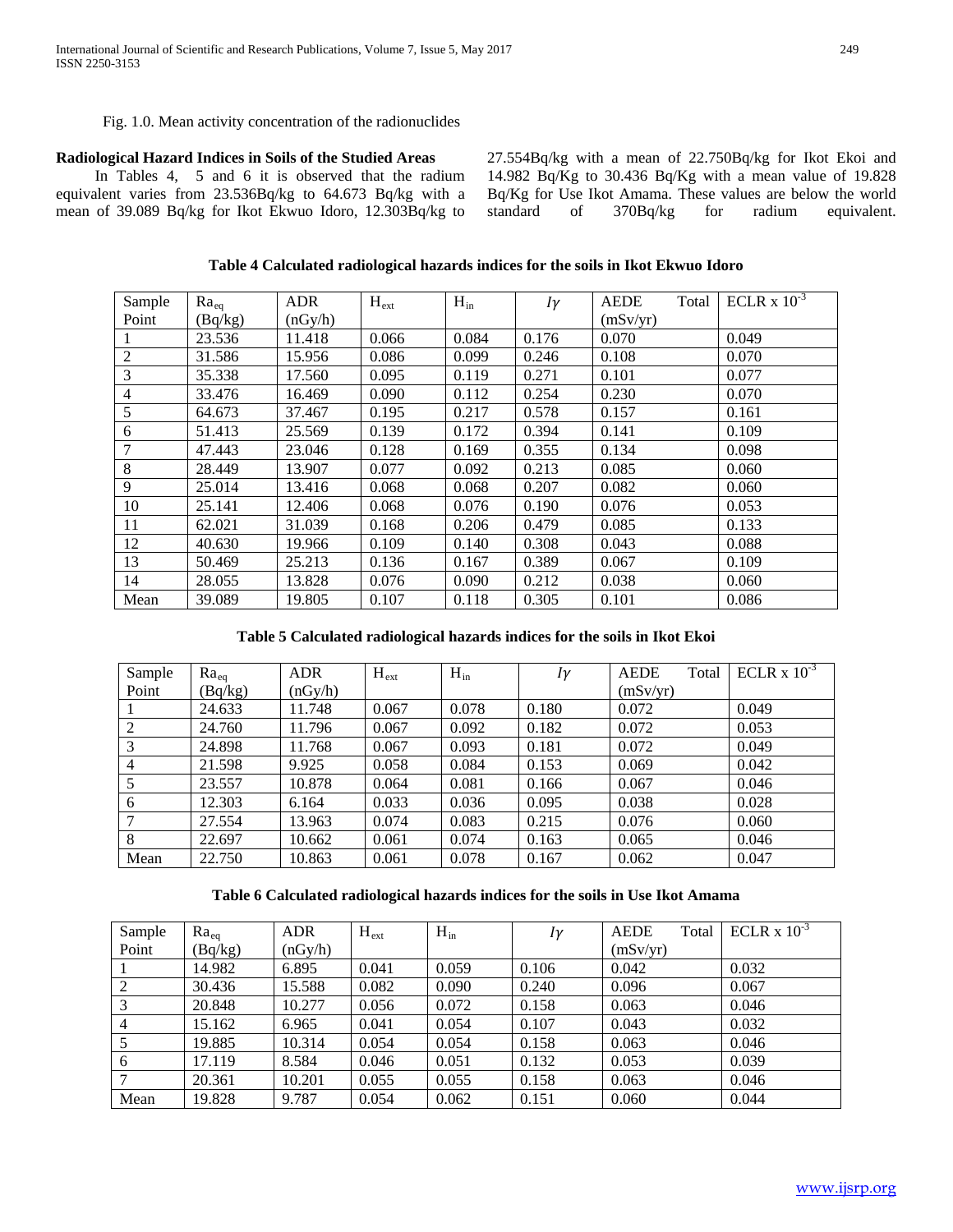Tables 4, 5 and 6 show the results of the calculated radiological hazard indices for each of the studied area. Absorbed dose rates vary from 11.418 nGyh<sup>-1</sup> to  $37.467$ nGyh<sup>-1</sup> with a mean of 19.805 nGyh<sup>-1</sup> Ikot Ekwuo Idoro and 6.164 nGyh<sup>-1</sup> to 13.963  $nGyh^{-1}$  with a mean of 10. 863n $Gyh^{-1}$  for Ikot Ekoi, 6.895 n $Gyh^{-1}$ to  $15.588$  Gyh<sup>-1</sup> with mean value 9.787 nGyh<sup>-1</sup> for Use Ikot Amama. These values are below the world standard of 55.0nGyh-<sup>1</sup>. The mean total annual effective dose equivalent obtained was 0.101mSvy-1 for Ikot Ekwuo Idoro, 0.062mSvy-1 for Ikot Ekoi and  $0.060$ m $S$ vy<sup>-1</sup> for Use Ikot Amama. However, these values are within the  $0.3 - 1.0$  mSvy $^{-1}$  range proposed by United Nations Scientific Committee on the Effect of Atomic Radiation (UNSCEAR) for safety. The calculated radioactivity level index values reported in Tables 4 - 6 are below the world standard value of unity hence the materials from these quarry site can be used as buidling materials for housing construction without posing a health threat to the inhabitants (Tufail et. al, 2007). The

calculated  $H_{ext}$ ,  $H_{in}$  has a value range less than unity

respectively and Tables 4, 5 and 6 show the values of *HToatl* also less than unity. This indicates that interaction with the soils in Ibiono Ibom Local government area will not lead to respiratory diseases such as asthma and cancer and external diseases such as erythema, skin cancer and cataracts (Avwiri et al., 2012). The range mean excess lifetime cancer risk calculated for the studied area is between  $0.044 \times 10^{-3} - 0.086 \times 10^{-3}$ . These values are below the world standard of  $0.29x10^{-3}$  implying that the probability of people in the quarry sites developing cancer cases is small (Taskin et al., 2009).

#### V. CONCLUSION

 The evaluation of radiological hazard indices and excess lifetime cancer risk in quarry sites in Ibiono Ibom Local Government Area of Akwa Ibom State, Nigerian have been conducted. This work saves as baseline for future radiological study of the study as the government has many development programmes for these areas. The activity concentrations of  $^{40}$ K,<sup>238</sup>U,and <sup>232</sup>Th in soil samples of Ibiono Ibom were below their respective world recommended safety limit.The radionuclides are randomly distributed in the soil with  $40K$  being the dorminant radionuclide .The calculated radiological hazard indices for the Ibionno Ibom are all below their respective world standards.Therefore quarry activities and the obtained building materials do not pose any significant health threat to the environment and it's residents. However, regular radiation monitoring and evaluation is recommended to notice any possible rise in radiation level due to the quarry activities in these areas

#### **REFERENCES**

- [1] Avwiri, G. O.,Osimobi, J. C., Agbalagba, E. O.(2012). Evaluation of Radiation Hazard Indices and Excess Lifetime Cancer Risk Due to Natural Radioactivity in Soil profile of Udi and Ezeagu Local Government Area of Enugu State, Nigeria. Environmental and Earth Sciences. 1: 1-10
- [2] Bede, M. C., Essiett, A. A., Inam, E. (2015). An Assessment of Absorbed Dose and Radiation Hazard Index from Natural Radioactivity in Soils from

Akwa Ibom State, Nigeria. International Journal of Science and Technology, 4(3): 80-89

- [3] Beretka, J and Mathew, P. J (1985). Natural Radioactivity of Australian Building Materials, Industrial Waste and By-products. Health Physics. 48 (75): 87-95
- [4] Chad Umoren, Y. E., Ohwekvwo, E.(2012). Influence of Crude Oil Spillage on the Gamma-Radiation status of Water and Soil in Ogba/ Egbema/ Ndoni Area. Nigeria. Energy and Environmental Research, 3(2):45-52
- [5] Essiett, A. A, Essien, I. E. and Bede, M. C (2015). Measurement of Surface Dose Rate of Nuclear Radiation in Coastal Areas of Akwa Ibom State, Nigeria. International Journal of Physics, 3(5): 224-22
- [6] EL-Arabi, A. M (2005): Natural Radioactivity in Sand used in Thermal Therapy at the Red sea coast. Environmental Radioactivity, 81: 11-19
- [7] El-Taher, A. Uosif, M. A and Orabi, A. A (2004). Natural Radioactivity Level and Radiation Hazard Indices in Granites from Aswan to Wadi EL-Allaqi South Eastern Desert, Egypt. Radiation Physics and Protection Conference, 7: 27-30
- [8] Fannu, A. E., Darko, O. and Ephraim, J. H (2011). Determination of Natural Radioactivity and Hazard in soils and Rocks samples in Mining Areas in Ghana. West African Journal of Applied Ecology, 19: 654-702.
- [9] Gbenu, S. T., Oladejo, O. F., Alayande, O., Olukotun, S. F., Fasasi, M. K and Balogun, F. A.(2015). Assessment of Radiological Hazard of quarry Products from Southwest Nigeria. Journal of Radiation Research and Applied Sciences, 20-25
- [10] Innocent, A.J., Onimisi, M.Y.and Jonah, S. A. (2013). Evaluation of naturally Occurring Radionuclide Materials in Soils samples collected from some Mining Sites in Zamfara State. Nigeria. British Journal of Applied and Technology, 3(4): 684-692
- [11] Iwetan, C. N, Fuwape, I. A., Arogunjo, A. M and Obor, G.(2015). Assessment of Activity Concentration of radionuclides in Sediment from Oil Producing Communities of Delta State Nigeria. Journal of Environmental Protection, 6: 640-650
- [12] Taskin, H., Karavus, M., Topalloglu, A. Hindroglu, S. and Karahan, G.(2009). Radionuclides Concentration in soils and Lifetime Cancer Risk of the Gamma Radioactivity in kirklareli, Turkey. Environmental Radioactivity, 100: 49-53
- [13] Thabayneh, K. and Jazzar, M (2012). Natural Radioactivity Levels and Estimation of Radiation Exposure in Environmental Soil sample from Tulkarem Province-Palestine. Open Journal of Soil Science, 2: 7 - 16
- [14] Tufail, M., Akhar, N., Jaried, S. A. and Hamid, T (2007).natural Radiation Hazard in Building Bricks Fabrication from Soils of two Districks of Pakistan,. Radiological Protection, 27: 481-492
- [15] United Nations Scientific Committee on the Effects of Atomic Radiation (UNSCEAR, 2000): sources, Effects and Risks of Ionization Radiation. Report to the General Assembly, annexes B: Exposures from Natural Sources. New York, Pp 678-679

#### **AUTHORS**

**First Author** – Essien, I. E, Department of Physics, Faculty of Sciences University of Uyo, Uyo, Nigeria **Second Author** – Essiett, A. A, Department of Physics, Faculty of Sciences University of Uyo, Uyo, Nigeria

**Third Author** – Ani, O. B, Department of Physics, Faculty of Sciences University of Uyo, Uyo, Nigeria

**Fourth Author** – Peter, I. G, Department of Physics, Faculty of Sciences University of Uyo, Uyo, Nigeria

**Fifth Author** – Udofia, A. E, Department of Physics, Faculty of Sciences University of Uyo, Uyo, Nigeria

\* Corresponding author: imeessien27@yahoo.com